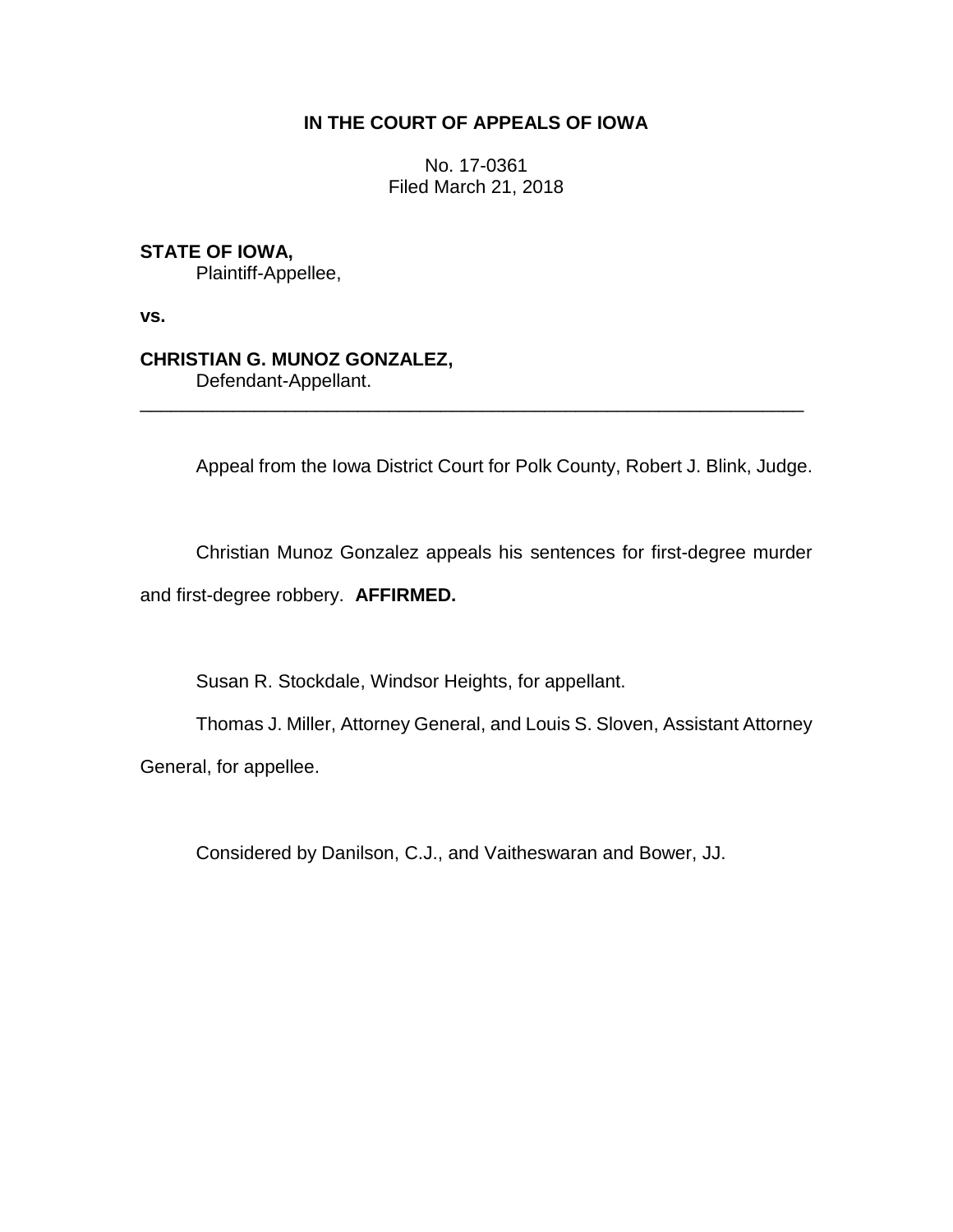#### **VAITHESWARAN, Judge.**

This is the third appeal arising from Christian Munoz Gonzalez's convictions for first-degree murder and first-degree robbery. *See Munoz v*. *State*, No. 12-1368, 2014 WL 69519, at \*7 (Iowa Ct. App. Jan. 9, 2014) (affirming denial of first postconviction relief application); *State v*. *Munoz*, No. 06-1838, 2009 WL 1913690, at \*6 (Iowa Ct. App. July 2, 2009) (affirming conviction on direct appeal). The proceedings leading up to this appeal are as follows.

Munoz Gonzalez was originally sentenced to serve life in prison on the firstdegree murder conviction and a term not exceeding twenty-five years on the firstdegree robbery conviction, with the terms to run consecutively. Munoz Gonzalez filed a second application for postconviction relief in which he argued his sentence on the first-degree murder count was illegal because he was a minor when he committed the offense. The postconviction court found Munoz Gonzalez was indeed a minor and, under recent precedent on juvenile sentencing, concluded he had to be resentenced. *See Miller v*. *Alabama*, 567 U.S. 460, 489 (2012) ("By requiring that all children convicted of homicide receive lifetime incarceration without possibility of parole, regardless of their age and age-related characteristics and the nature of their crimes, the mandatory-sentencing schemes before us violate this principle of proportionality, and so the Eighth Amendment's ban on cruel and unusual punishment."); *State v*. *Lyle*, 854 N.W.2d 378, 404 (Iowa 2014) (concluding "article I, section 17 of the Iowa Constitution forbids a mandatory minimum sentencing schema for juvenile offenders that deprives the district court of the discretion to consider youth and its attendant circumstances as a mitigating factor and to impose a lighter punishment by eliminating the minimum period of

2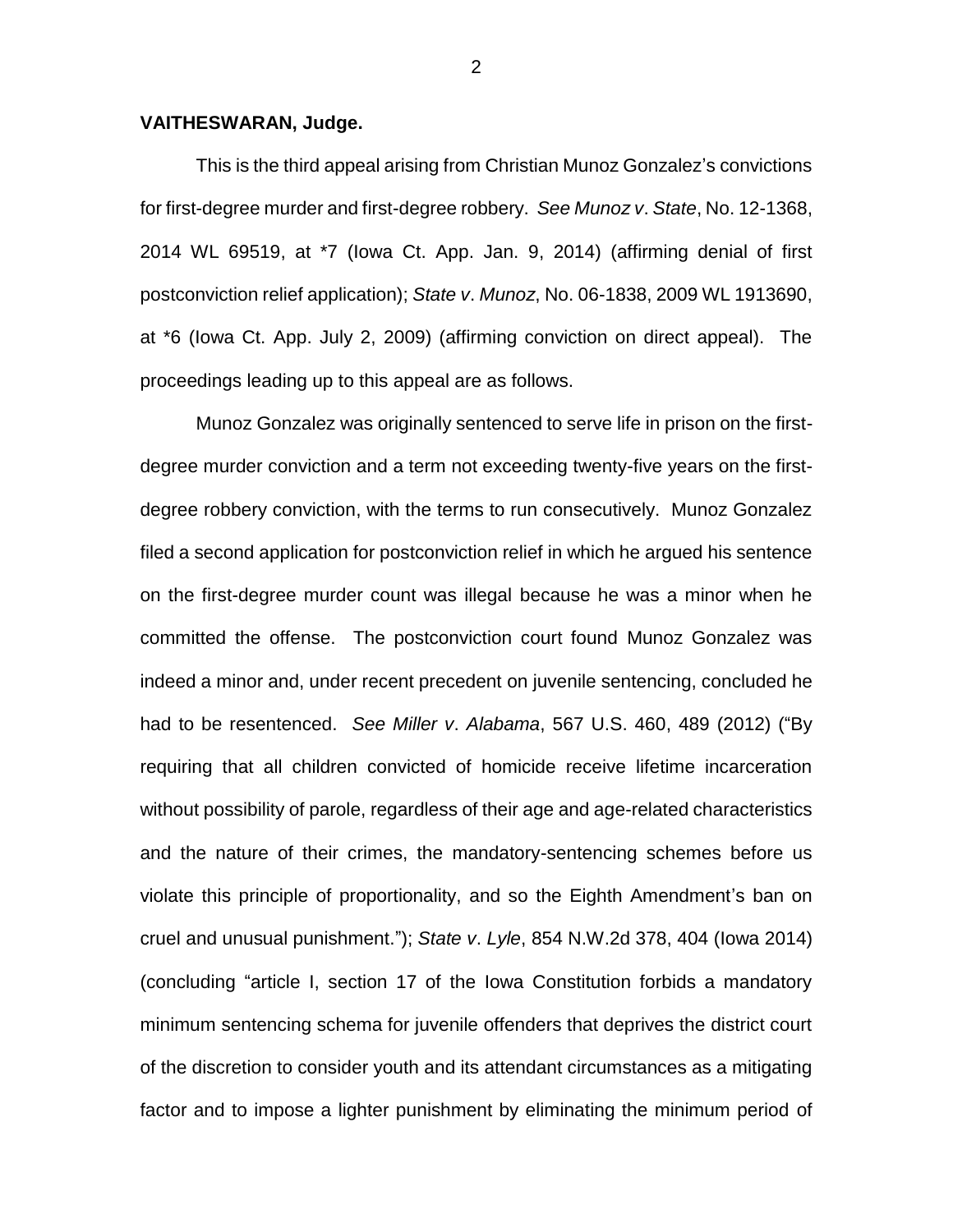incarceration without parole"). Following the resentencing hearing, the court imposed a prison term not exceeding life (with the possibility of parole) on the murder count and a prison term not exceeding twenty-five years on the robbery count, with the terms to run consecutively.

On appeal, Munoz Gonzalez argues the district court abused its discretion in imposing consecutive sentences. *See State v*. *Seats*, 865 N.W.2d 545, 552 (Iowa 2015) (applying an abuse of discretion standard of review "if the sentence is within the statutory limits"). In his view, the court focused "exclusively upon the nature of the crime," with "a thrown-in reference to his age."

The district court gave a detailed set of reasons for imposing the sentences and based the reasons on Munoz Gonzalez's circumstances. *See State v*. *Hill*, 878 N.W.2d 269, 275 (Iowa 2016) (encouraging courts "to give more detailed reasons for a sentence specific to the individual defendant and crimes"). The court began by summarizing the independent choices he made to commit two separate crimes and concluded with the following statement directed to the imposition of consecutive sentences:

I agree with the State that the sentences should be consecutive because I am firmly convinced that the independent making on that day by you should have independent responsibility. It was one choice to rob someone. It was another choice to shoot them twice and kill them, and you should be accountable for both of them.

*See id.* ("Sentencing courts should also explicitly state the reasons for imposing a consecutive sentence, although in doing so the court may rely on the same reasons for imposing a sentence of incarceration."). The court appropriately focused on Munoz Gonzalez's commission of separate crimes and the need to